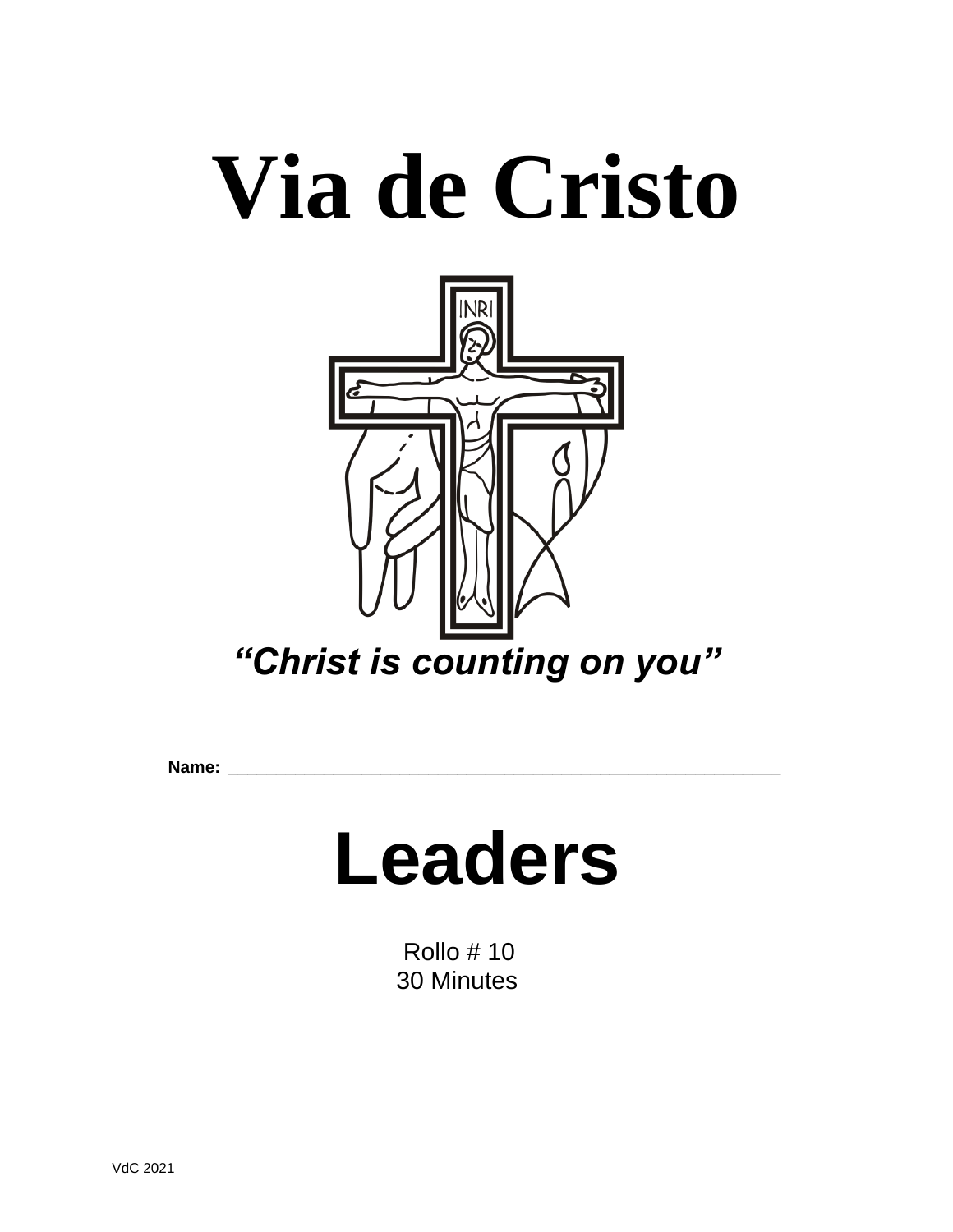### **LEADERS**

**Time:** 30 Minutes. Content of this rollo is expected to take 22 – 25 minutes, allowing for 5 – 8 minutes of personal examples or testimony.

**Orientation:** This is the last talk on Saturday, emphasizing every Christian's role as a leader. It complements the Apostolic Action talk, so it is important to keep in mind the main points of that talk:

- Living in grace is the essence of Christianity.
- Radiating God's love and grace is apostolic action.
- Bringing Christ and His love to all those around us.

The Leader Talk emphasizes the responsibility of each Christian to use their God-given gifts in influencing their environments. This talk emphasizes that every Christian is a leader and Christ empowers us to serve and lead others to Him.

**Style**: As the last talk on Saturday, Leaders brings all the earlier talks together. The speaker should summarize the day and give examples of successfully living a Christcentered life. The Leaders talk defines living in grace at a different level. It combines the lessons from Piety, Study, and Apostolic Action. A Christian leader hears Christ's call, throws him/herself decisively into apostolic action and influences others. Via de Cristo weekend encourages each Christian to be a leader affecting their environment. Christian leaders are leaders in their environments, serving as active members of the body of Christ.

The talk should be simple in style, forthright and strong. Through examples, this talk should inspire the participants to visualize themselves as leaders. There are opportunities for telling stories of apostolic successes, stories that show that a Christian leader can influence his/her environments

**Objectives**: The Leaders talk contains much witnessing and a message: Christian leadership is not a characteristic we possess. It is a gift that can and must be cultivated and learned. Every Christian has leadership gifts and qualities that can be enhanced.

At the conclusion of this talk, participants should be able to understand what being a leader is, visualize themselves on the path to Christian leadership and believe that effective leadership qualities can be learned and/or enhanced in every person. The main objectives of the talk are:

- Each person is a leader in their personal environment.
- Every Christian is charged to transform the world.
- Each person is called to offer all of their talents in service to God. The group is more than the sum of its individual members when influencing the environment for God.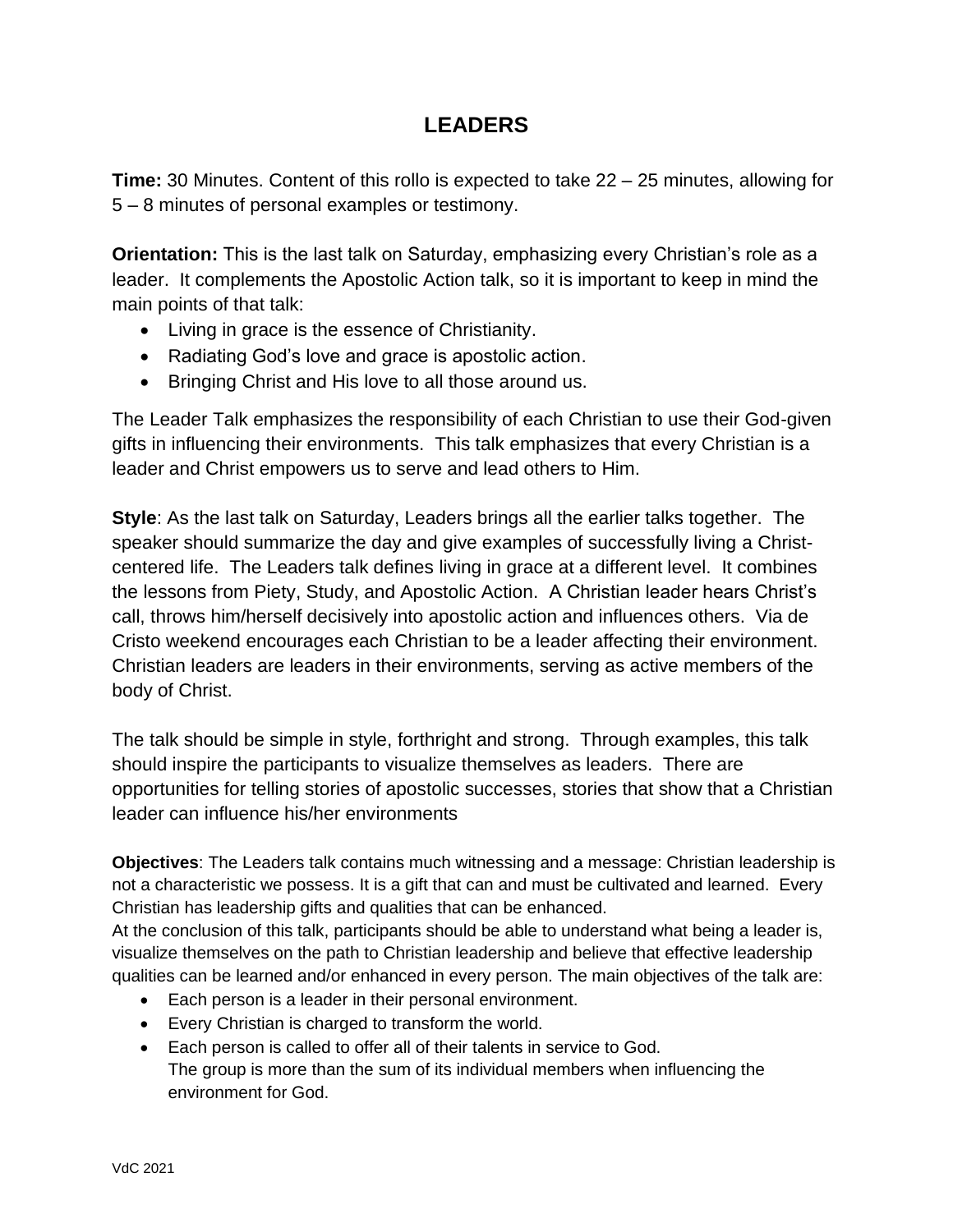**Preparation:** Prepare to write your Rollo with prayerful consideration of the above orientation, style, and objectives. Remember, you are delivering God's message through your words. Studying the following verses will provide context and guidance.

Ephesians 6:16-18 Philemon 4:13 Matthew 17:20 Mark 9:23 Romans 12:12 Hebrews 11:1 Matthew 28:20 I Corinthians 13:1-3 Romans 12:10 John 15:13 Romans 13:8 James 4:10 Philippians 2:5-8 Ephesians 2:10

John 3:16-17 Galatians 6:2 Romans 10:14-15 II Corinthians 3:3 Matthew 25:14-20 Luke 19:12-28 John 15:16 Hebrews 12:2 Galatians 2:20 I John 4:19 Matthew 25:34-40 II Corinthians 2:14-17 Matthew 18:15-20

**Do not include all the verses in your talk**. Pick two to four verses that speak to you and share them to emphasize your point. The Rector and Spiritual Director may also have verse selections to include.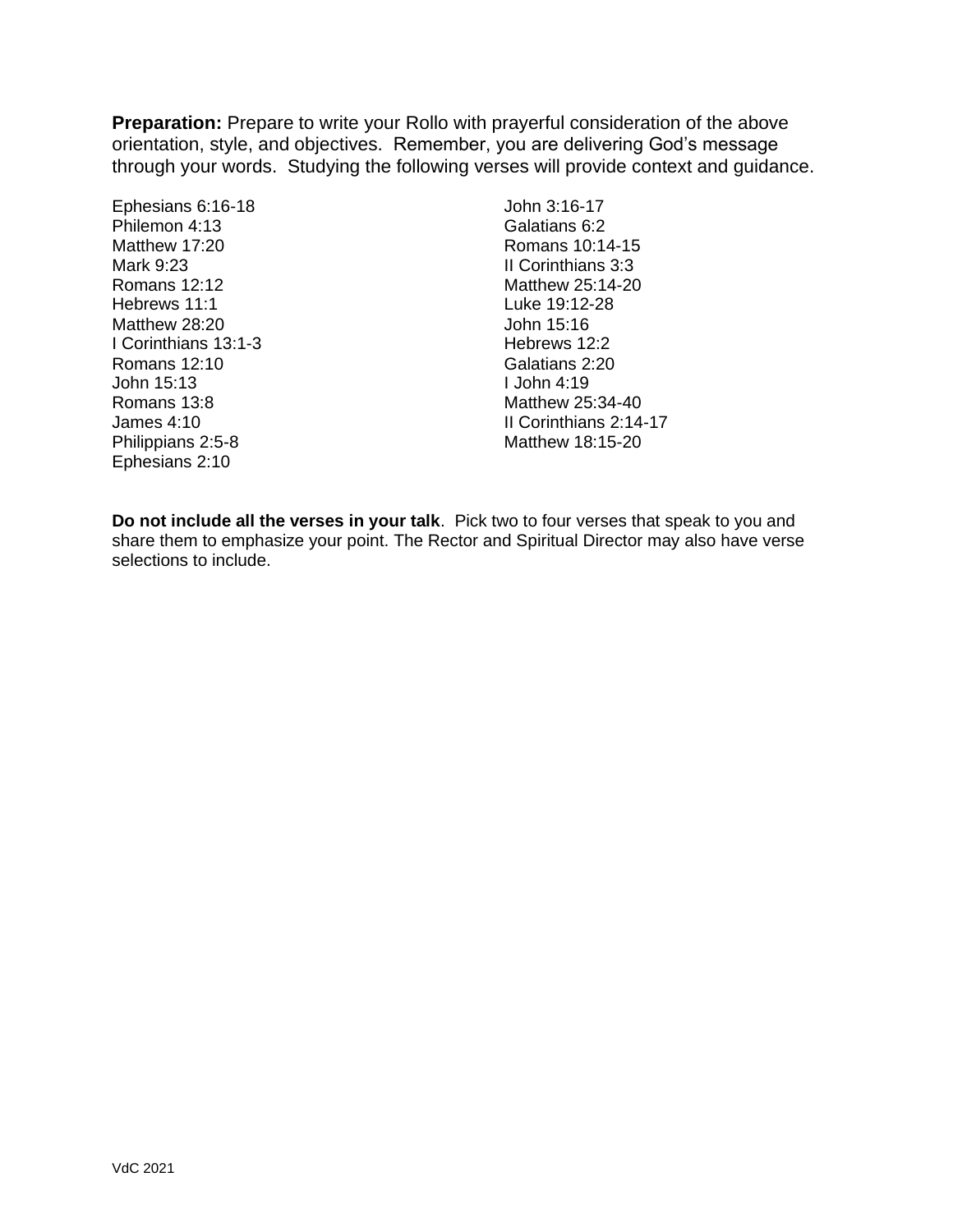#### **1. INTRODUCTION**

- A. This weekend we are not asking the participants to undertake any special task, carry everyone's burdens or leave their world to join Via de Cristo.
- B. Tomorrow we will return to our places in the world our families, workplaces and congregations:
	- With a new awareness of our part in God's plan
	- With a desire to contribute all our talents to sharing the light and power of the gospel with our world.
	- The love of Christ, through the power of the Holy Spirit, empowers us, a nucleus of Christians, to commit ourselves completely to the service of others.
- C. Commit ourselves completely to the service of others. Act in Christ, through Christ and with Christ. When this happens, our part in God's mission to save the world, Christian transformation of society, will have begun. On that day we will be leaders.

#### **2. LEADERS**

- A. Definition:
	- Leaders are people who influence the thinking and action of others because of who they are and what they do.
- B. We are not talking about those who are in positions of authority or those who have a talent for organizing others.
	- Every situation or environment has people in it who influence what happens. They may or may not be in an official leadership position, but they orient, guide and direct what happens.
- C. Leaders' decisions, opinions, attitudes, and actions influence the decisions, opinions, attitudes, and actions of those around them.

#### **3. NATURAL QUALITIES OF LEADERS**

Each of us is unique and must remain so, but all leaders share certain natural qualities that make them effective. In this section share examples of natural qualities of leaders.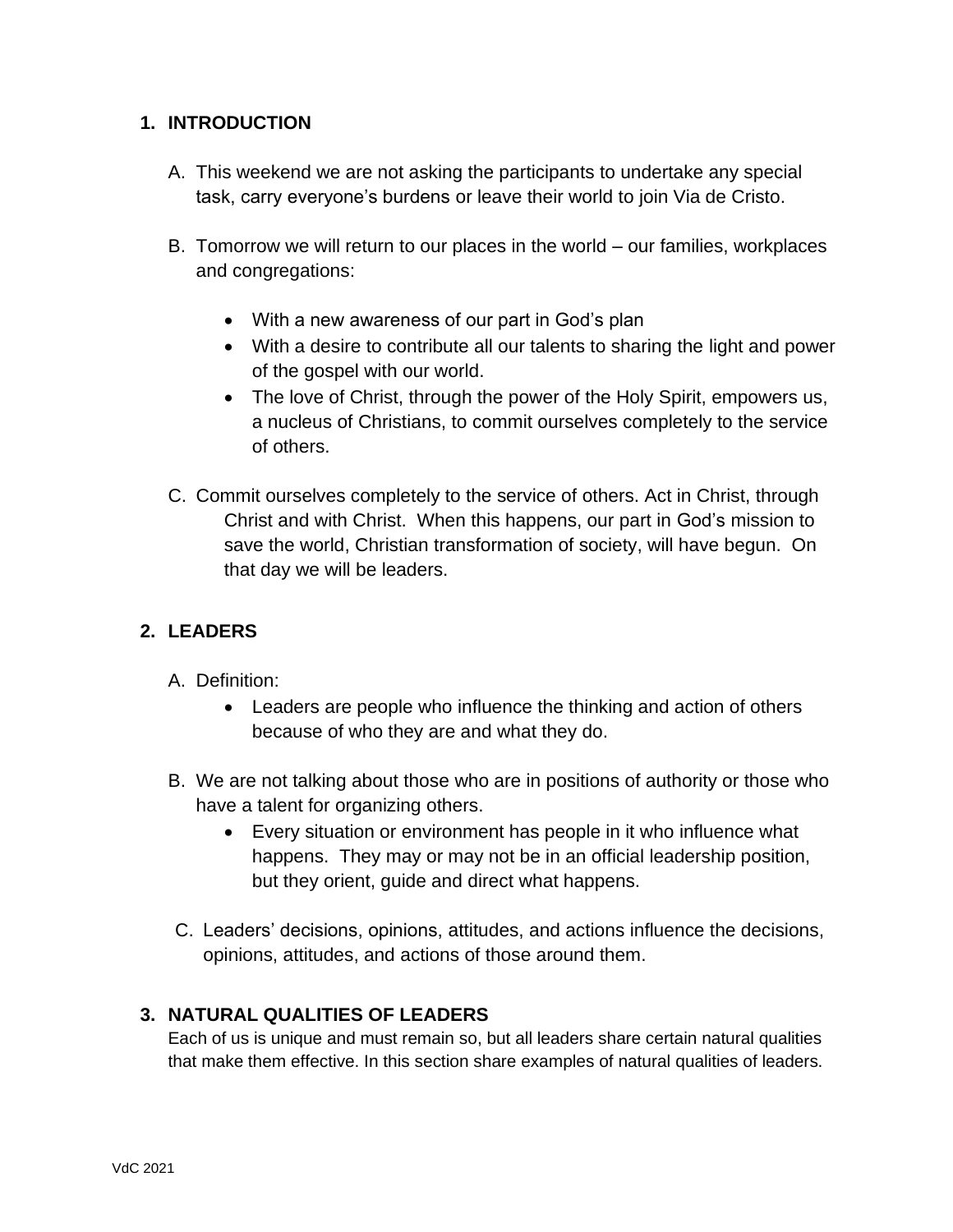- A. Spirit of Initiative Ability to reach our own decisions and the courage to act on those decisions.
- B. Cooperation with others lay and clergy.
- C. Willingness to Risk
- D. Observe the situation, consider what seems right.
	- Wait and pray before acting if we believe this is what the Holy Spirit wants us to do, then act.
	- Don't fail to act for fear of being wrong.
- E. Sense of Responsibility A leader feels responsible for a mission.
- F. Personal Authenticity Be who you were created to be
- G. Generosity Give of yourselves, give what you have, what you are, and what you can be.

These natural qualities must be continually developed and perfected through a deepening relationship with God and the development of the following supernatural qualities.

#### **4. SUPERNATURAL QUALITIES OF LEADERS**

Supernatural qualities are gifts from God. These are things given to us by God, at the right time to do what we need to do. God does not call the equipped but equips the called.

- A. Living Faith
	- Is reflected in the witness of our normal daily life.
	- Is a total "yes" to letting God work in, with, and through you, that will continue to deepen a personal, mature and dynamic commitment with Christ and the world.
- B. Hope
	- Apostolic hope comes from knowing the work is God's and increases when all human hope is gone.
	- Hope believes with God all things are possible.
	- God calls us to be faithful, not successful, the only failure is not to try.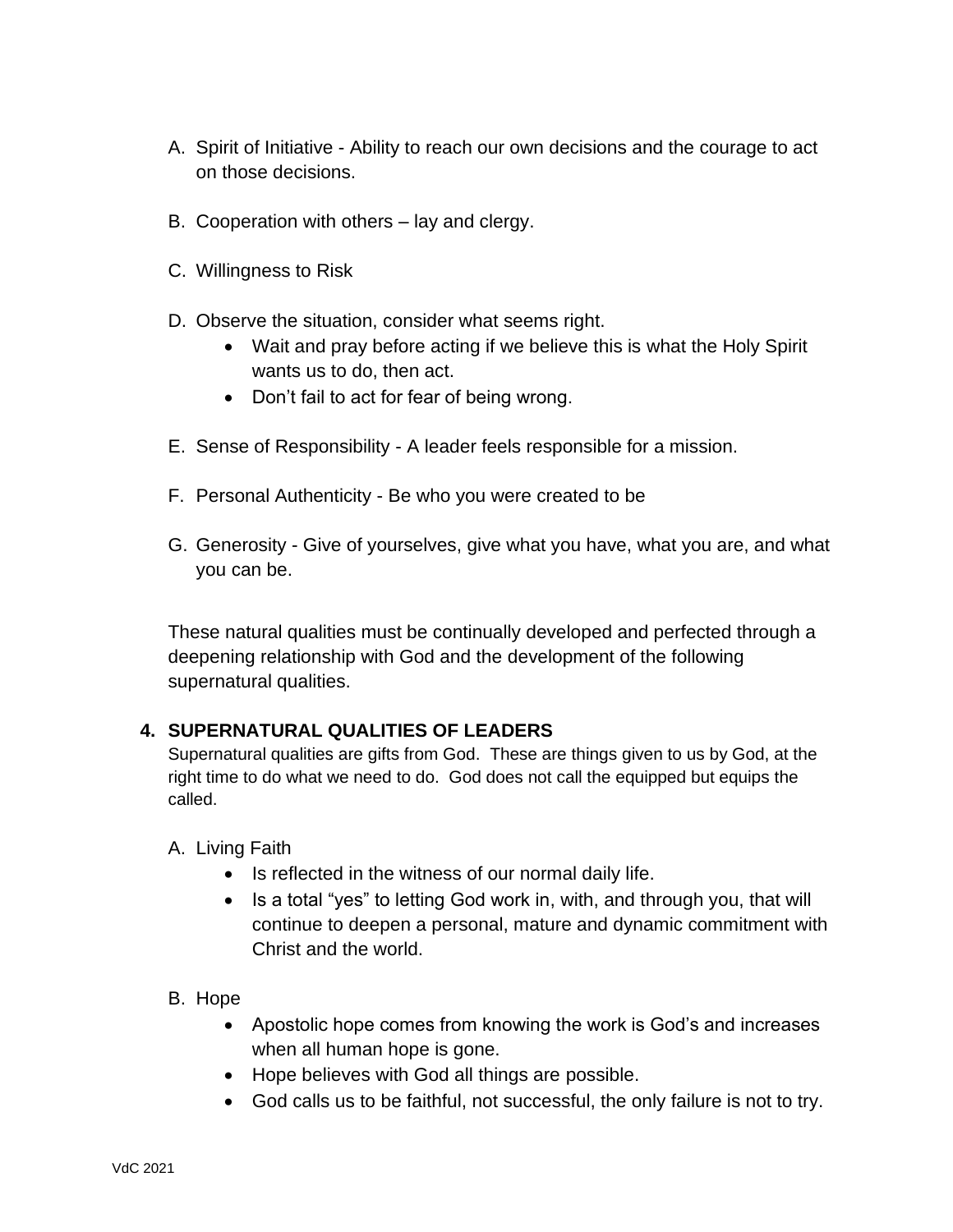- Hope is based upon the knowledge that eternity begins here and now with our actions to build the kingdom of God.
- God frees us from our slavery, whether imposed by others or selfimposed. "I will be with you always until the end of time."
- C. Love
	- The Christian's calling is to be the love of Christ.
	- We love because God first loved us. This love flows from God through us to care and serve those in need.
- D. Imitates Christ by:
	- Feeding the hungry
	- Raising the dead
	- Healing the sick
	- Welcoming the stranger
	- Proclaiming the message
	- Bearing the scourges
	- Evangelizing
	- Forgiving others
	- Giving Himself so we could live.
- E. Brings life and hope to a troubled world, gives us a fresh start each day, putting the pain of yesterday behind us.
- F. Humility Allows us to give God credit for all we do. Allows us to acknowledge that God has given gifts and talents to every person and allows us to accept responsibility to use our God given gifts.
- G. Knowing every person is as worthy and special in God's eyes as we are.

#### **5. ME, A CHRISTIAN LEADER**

- A. You are here at this weekend because you are a leader in your family, your work or other environments.
- B. You were placed in this world to influence others.
	- Often, we are leaders without realizing it.
- C. Continue to be a leader because of Christ and his loving sacrifice for you.
	- Be a Christian where you are.